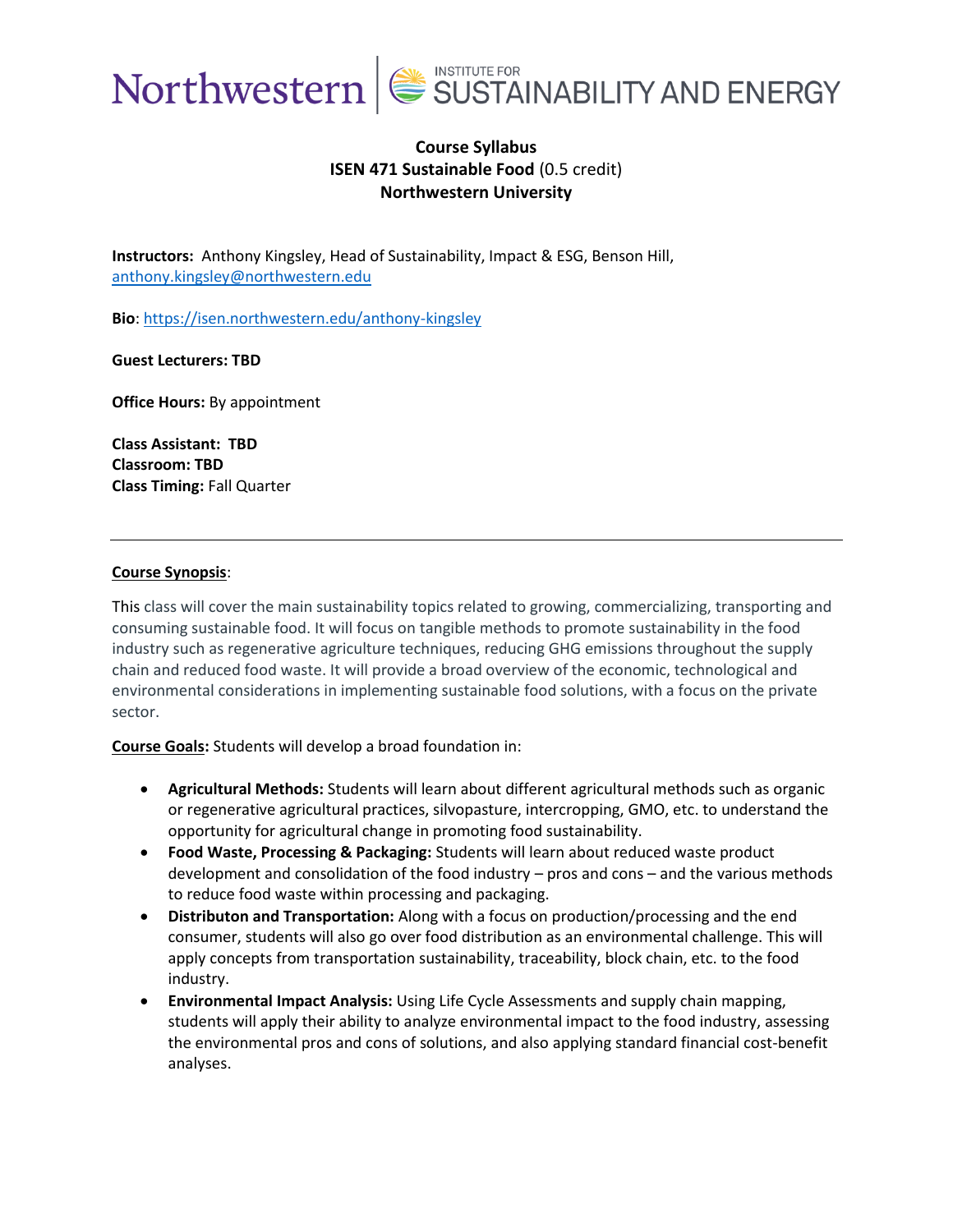• **Consumer-Oriented Analysis:** Students will look at consumer trends to understand how companies are promoting sustainable food. Including a discussion on how 3<sup>rd</sup>-party certifications play a role in consumer choice.

This course will require some technical and quantitative competency but in general there are no prerequisites. As many students will not have deep knowledge of food systems and sustainability topics, the reading list is significant. Students are expected to complete readings prior to class. Please refer to the reading list for primary texts that will be used for the class. There will also be supplemental readings, including articles and essays, that will be provided by the instructor.

As part of the class, we will have a series of guest lectures by business professionals from a variety of stakeholders that work in the sustainability field. Particular focus will be placed on the practical reality of how to assess and implement solutions in the food industry.

### **Grading/Assessment**:

Grading will be based on the following rubric:

| Component         | Weight | <b>Details</b>                                                                                                                                                                                                                                                                                                                                                                                                                                                                                                                                                                                                                                                                                                                                                                                           | <b>Due</b>                                        |
|-------------------|--------|----------------------------------------------------------------------------------------------------------------------------------------------------------------------------------------------------------------------------------------------------------------------------------------------------------------------------------------------------------------------------------------------------------------------------------------------------------------------------------------------------------------------------------------------------------------------------------------------------------------------------------------------------------------------------------------------------------------------------------------------------------------------------------------------------------|---------------------------------------------------|
| Case Write<br>Ups | 60%    | Three write-ups of 800-1200 words on key questions from<br>case studies. Students will submit their write-ups before<br>the class discussion session.                                                                                                                                                                                                                                                                                                                                                                                                                                                                                                                                                                                                                                                    | Week 2, 3,<br>4                                   |
| <b>Final Case</b> | 30%    | Final paper of 3,000-3,5000 words that includes an<br>analhysis of a particular food industry. Focus on<br>commercialization of a specific industry, for example, a<br>student may choose to analyze the beef jerky industry.<br>The students would have to consider practical measures<br>the industry could implement in order to promote<br>sustainability, analyzing the consumer-end, distribution<br>and basic production/processing. Alongside this, the<br>student would have to consider the financial and<br>environmental cost-benefits of their solutions. This<br>incorporates most of the analytical tools used in class.<br>Although the paper I due at the end of week 5, students<br>must have spoken to their instructor and selected an<br>industry to focus on by the end of week 4. | Week 5,<br>intermedia<br>te deadline<br>at Week 4 |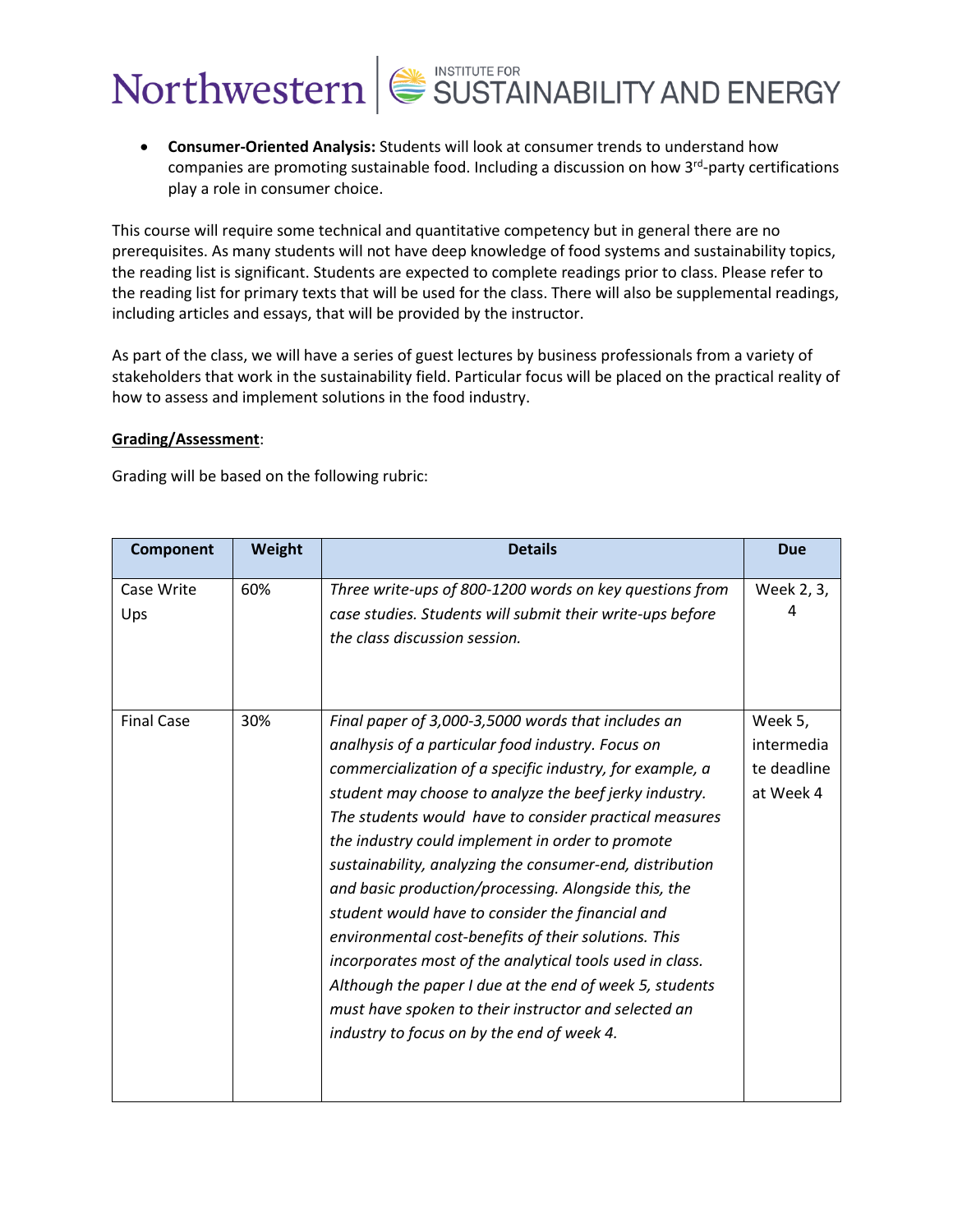| Preparation,  | 10% | Based on attendance and instructor assessment of          | Ongoing |
|---------------|-----|-----------------------------------------------------------|---------|
| Participation |     | preparation and participation in class on a weekly basis. |         |
| and Effort    |     | There may be unannounced quizzes on the readings which    |         |
|               |     | students should be prepared for                           |         |

Grades will be assigned based on all the work you have completed during the quarter using the following scale:

| A  | 93.333 to 100    | C    | 73.333 to 76.666 |
|----|------------------|------|------------------|
| А- | 90.000 to 93.333 | $C-$ | 70.000 to 73.333 |
| B+ | 86.666 to 90.000 | D+   | 66,666 to 70,000 |
| B  | 83.333 to 86.666 | D    | 63.333 to 66.666 |
| В- | 80,000 to 83,333 | D-   | 60.000 to 63.333 |
| C+ | 76,666 to 80,000 | F    | <60.000          |

- *It is expected that all work submitted for this class is the original work of the student submitting*. All suspected violations will be reported to the McCormick College of Engineering's Dean's Office in accordance with the NU Academic Integrity Policy.
- *Late assignments will be accepted with extenuating circumstances, you must receive approval from the instructor prior to the submission due date.*

## **CLASS OUTLINE (subject to change)**

| <b>Session Topic</b>                                                                      | <b>Description</b>                                                                                                                                                                                                                                                     |  |
|-------------------------------------------------------------------------------------------|------------------------------------------------------------------------------------------------------------------------------------------------------------------------------------------------------------------------------------------------------------------------|--|
| 9/22: Introduction to<br><b>Food Systems and</b><br><b>Impacts of Sustainable</b><br>Food | This module will introduce the class to the current agricultural<br>$\bullet$<br>methods of food production, and their environmental impacts<br>Discuss how the industry and society define sustainable food, and<br>$\bullet$<br>how we've arrived at that definition |  |
| Readings:                                                                                 | FAO. 2018. Sustainable Food Systems: Concept and Framework. (Links to<br>٠<br>an external site.)<br>WEF. 2021. "What is agroecology - and how can it help us fight climate<br>change?". (Links to an external site.)                                                   |  |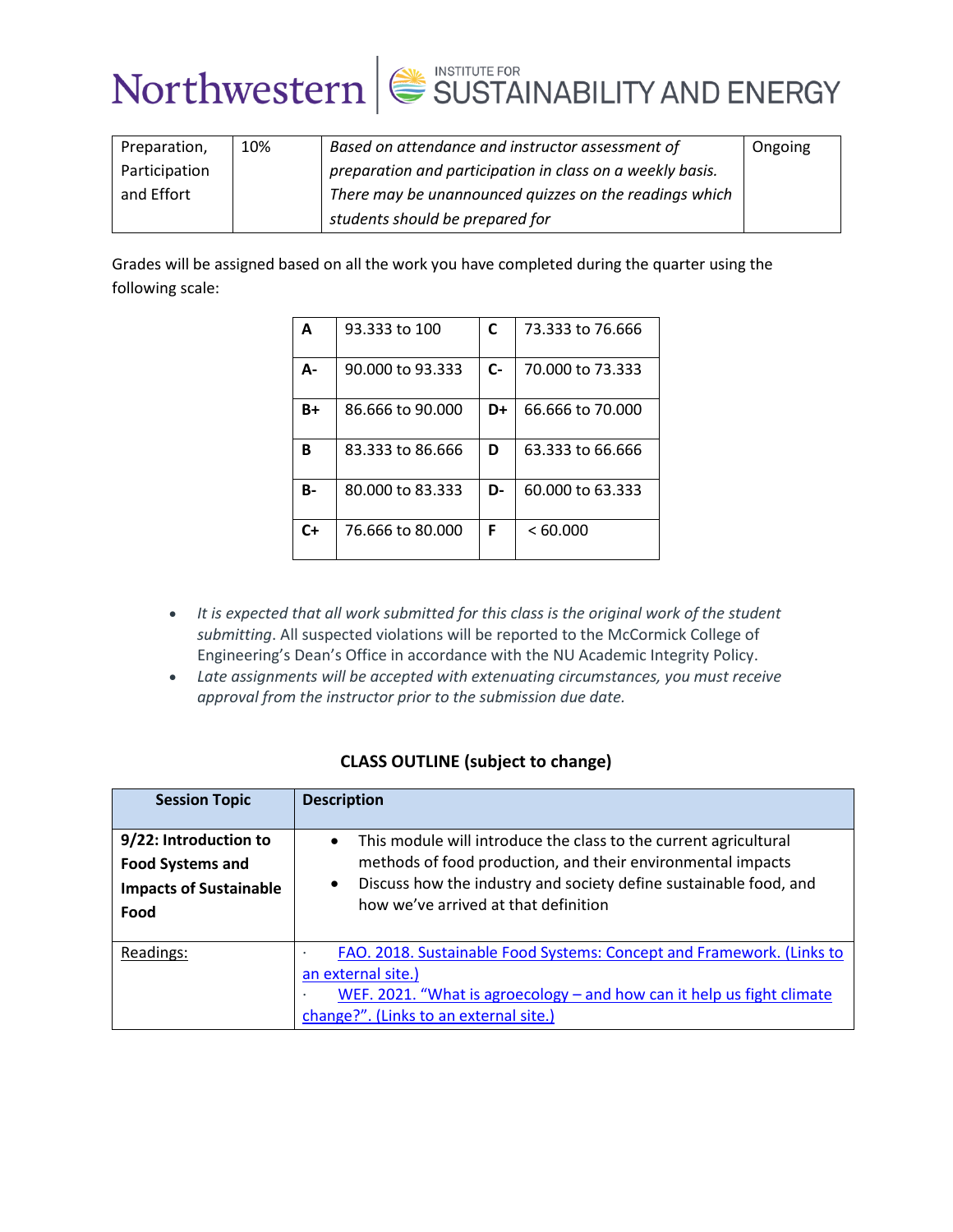|                                  | Garnett, T. 2014. Three Perspectives on Sustainable Food Security.                                                                                                                                                                                                                                                                    |
|----------------------------------|---------------------------------------------------------------------------------------------------------------------------------------------------------------------------------------------------------------------------------------------------------------------------------------------------------------------------------------|
|                                  | Journal of Cleaner Production 783<br>Download Garnett, T. 2014. Three                                                                                                                                                                                                                                                                 |
|                                  | Perspectives on Sustainable Food Security. Journal of Cleaner Production 783                                                                                                                                                                                                                                                          |
| 9/27: Intro Continued            | Consider the complexities of the food system, discussing the various<br>$\bullet$<br>stakeholder groups to be aligned and engaged as well as high-level<br>solutions proposed by these groups<br>Discussion on mapping the food supply chain                                                                                          |
| Readings:                        | Kaufman, Dan. Is it time to break up Big Ag?, The New Yorker. Aug 17,<br>$\blacksquare$<br>2021. (Links to an external site.)<br>Clark, Neil and Clark, P. 1958. Revolution Down on the Farm, Saturday                                                                                                                                |
|                                  | <b>Evening Post</b><br>Download Clark, Neil and Clark, P. 1958. Revolution Down<br>on the Farm, Saturday Evening Post<br>Thrupp, L. 2000. Linking Agricultural Biodiversity and Food Security: The                                                                                                                                    |
|                                  | Valuable Role of Sustainable Agriculture. International Affairs 76:2. P.265-                                                                                                                                                                                                                                                          |
|                                  | 281<br>Download Thrupp, L. 2000. Linking Agricultural Biodiversity and<br>Food Security: The Valuable Role of Sustainable Agriculture. International<br>Affairs 76:2. P.265-281                                                                                                                                                       |
| 9/29: Organic and<br><b>GMOs</b> | Explore current sustainable food production solutions - Organic,<br>$\bullet$<br>GMOs, and genomics                                                                                                                                                                                                                                   |
|                                  | This module will have a policy/economic focus - discussing how the<br>$\bullet$<br>organic and Non-GMO standards are created and how they are being<br>defined                                                                                                                                                                        |
|                                  | Consider how consumers view Organic, Non-GMO, Regenerative<br>$\bullet$<br>Agriculture and motivation for purchasing and consumption                                                                                                                                                                                                  |
| Readings:                        | GMO OMG, SCIENCE VS podcast. 2017. Gimlet Media. (Links to an<br>external site.)<br>Kuepper, G. 2010. A brief overview of the history and philosophy of                                                                                                                                                                               |
|                                  | organic agriculture. Kerr Center for Sustainable Agriculture. P.10-18<br>Download Kuepper, G. 2010. A brief overview of the history and philosophy<br>of organic agriculture. Kerr Center for Sustainable Agriculture. P.10-18<br>Stephanie Strom. 2012. Has 'organic' been oversized. New York<br>Times (Links to an external site.) |
|                                  | <b>CASE STUDY A: Regenerative Agriculture is ranked by Project Drawdown (Links)</b><br>to an external site.) as a top 10 solution to combat climate change. In your<br>opinion, how is regenerative agriculture different from USDA Organic? Is<br>regen ag feasible environmentally and/or financially for businesses and            |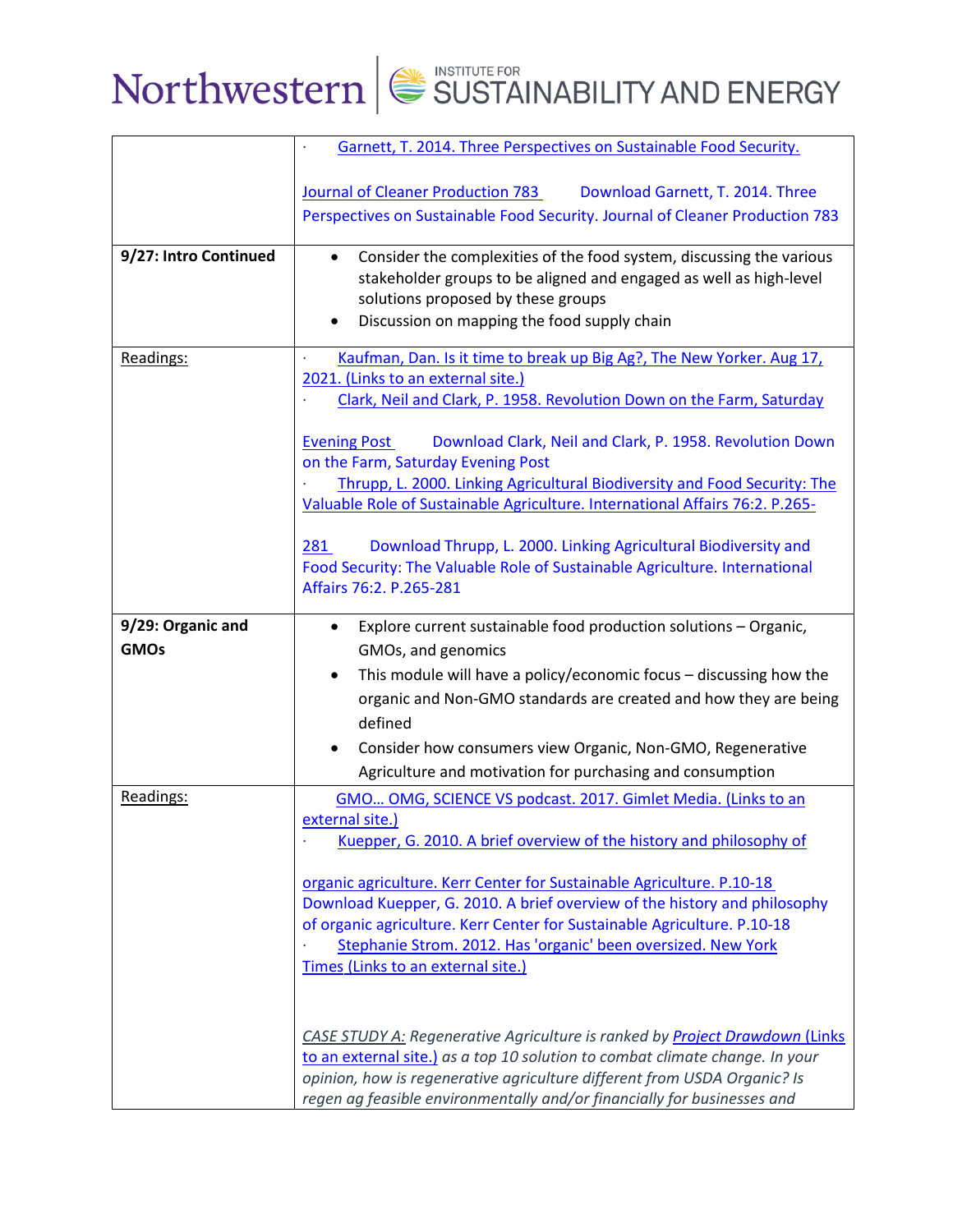|                     | farmers to implement? What are barriers and/or benefits of this approach?<br>Discuss and support your position with evidence from the case studies, and<br>from outside sources if necessary. |
|---------------------|-----------------------------------------------------------------------------------------------------------------------------------------------------------------------------------------------|
|                     | Reading: Iansiti, M., Toffel, M. and Barnetti, J. 2020. Indigo Agriculture:<br>Harnessing Nature. Harvard Business School Case Study, p.1-16                                                  |
|                     | Purchase: https://hbsp.harvard.edu/import/861941 (Links to an external<br>site.)                                                                                                              |
|                     | Due Date: October 8, 2021 at 11:59pm                                                                                                                                                          |
| 10/4: Sustainable   | Discussion on farm conservation practices, aka. Regenerative ag., their<br>$\bullet$                                                                                                          |
| <b>Agriculture</b>  | impact on emissions, and the formation of carbon markets                                                                                                                                      |
|                     |                                                                                                                                                                                               |
| Readings:           | Fessler, Joe. Regenerative Agriculture Needs a Reckoning. The Counter.                                                                                                                        |
|                     | May 3, 2021 (Links to an external site.)                                                                                                                                                      |
|                     | Popkin, Gabriel. "Is Carbon sequestration on farms actually working to                                                                                                                        |
|                     | fight climate change?", GreenBiz, (Links to an external site.)<br>[Video] Brown, Gabe. 2016. Regeneration of our Lands: A Producer's                                                          |
|                     | Perspective. TEDx Grand Forks (Links to an external site.)                                                                                                                                    |
|                     | WEF. 2020. "Incentivizing Food Systems Transformation". Section 3,                                                                                                                            |
|                     | p.19-25 (Links to an external site.)                                                                                                                                                          |
| 9: 10/6: Food Waste | Guest Speaker: Turnery Wyatt, CEO of Upcycled Foods Association<br>$\bullet$                                                                                                                  |
| <b>Issues and</b>   | Discuss how food waste strategies are being commercialized<br>$\bullet$                                                                                                                       |
| Commercialization   | Discuss the impact of legislative restrictions, and EPA's approach to<br>$\bullet$                                                                                                            |
|                     | reduce food waste                                                                                                                                                                             |
|                     |                                                                                                                                                                                               |
| *Guest Speaker      |                                                                                                                                                                                               |
| Readings:           | · Royte, E. 2016. Waste Not, Want Not. National Geography Vol. 229 Issue 3,                                                                                                                   |
|                     | Download Royte, E. 2016. Waste Not, Want Not. National<br>p.30                                                                                                                                |
|                     | Geography Vol. 229 Issue 3, p.30                                                                                                                                                              |
|                     | · Ribeiro, I. et al. 2018. A Sustainable business model to fight food                                                                                                                         |
|                     | waste. Journal of Cleaner Production 177, p.262-275<br>Download Ribeiro,<br>I. et al. 2018. A Sustainable business model to fight food waste. Journal of<br>Cleaner Production 177, p.262-275 |
|                     | · Jasmine Crowe, What Can We Do To Tackle Food Waste and Hunger? (Links                                                                                                                       |
|                     | to an external site.)                                                                                                                                                                         |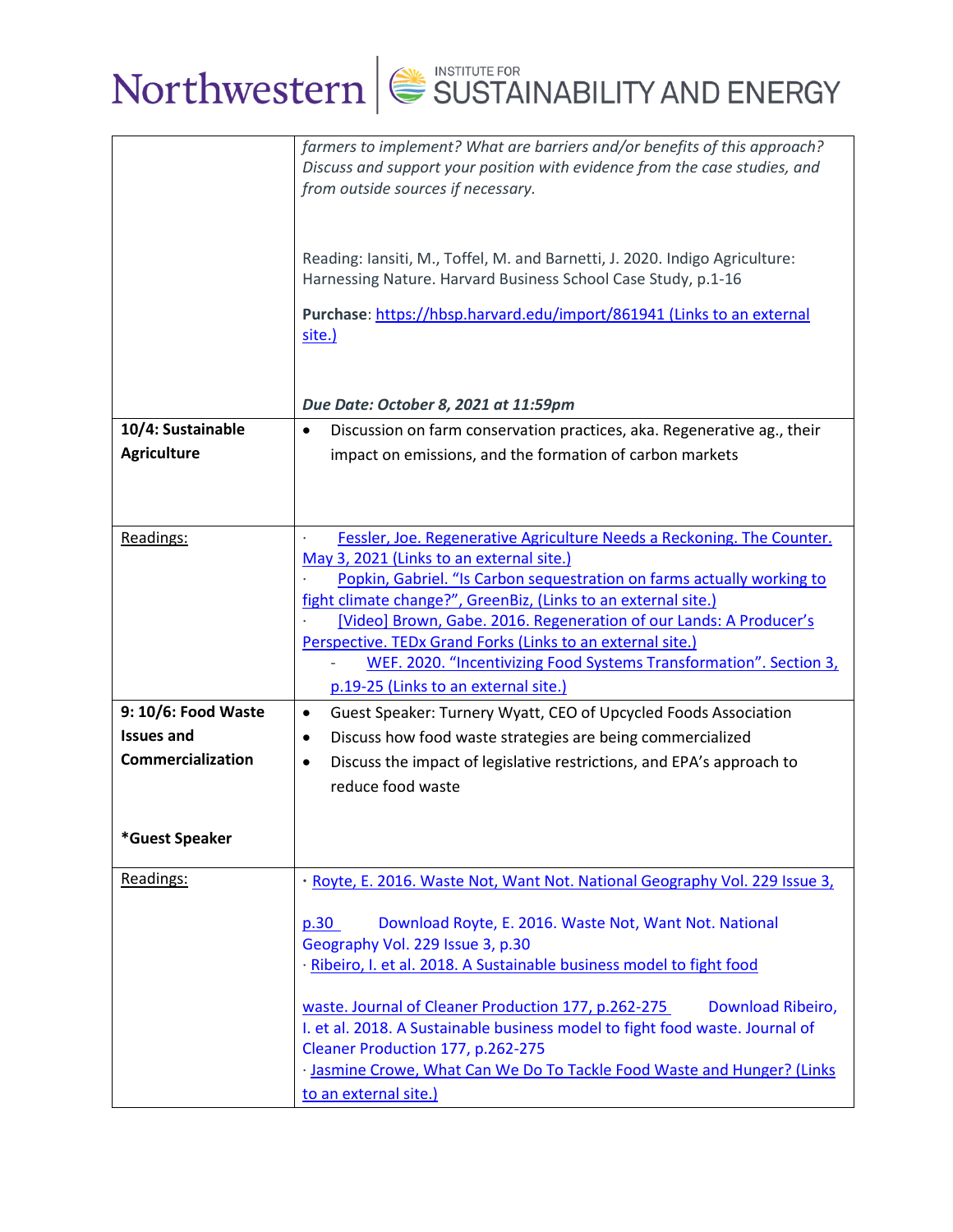

| 10/11: Food Waste in<br><b>Production and</b><br><b>Packaging</b><br>Readings: | Consider how packaging reduces food waste, how compostable<br>$\bullet$<br>packaging is impacting the industry<br>Discuss food waste from a systems level, talk through the value chain<br>$\bullet$<br>determining barriers and solutions to food waste - financial and<br>social externalities<br>· Neff, Roni. 2014. Chapter 13-14, Food Processing and Packaging, Food<br>Distribution, Introduction to the US Food System.<br>· FAO. The State of Food and Agriculture 2019. Chapter 3, Reducing Food Loss<br>and Waste - The Business Case and Beyond. (Links to an external site.)<br>· 2019. Is France's groundbreaking food-waste law working? (Links to an<br>external site.)<br>· Environmental Protection Agency, Food Recovery Hierarchy. (Links to an |
|--------------------------------------------------------------------------------|---------------------------------------------------------------------------------------------------------------------------------------------------------------------------------------------------------------------------------------------------------------------------------------------------------------------------------------------------------------------------------------------------------------------------------------------------------------------------------------------------------------------------------------------------------------------------------------------------------------------------------------------------------------------------------------------------------------------------------------------------------------------|
|                                                                                | external site.)<br>CASE STUDY B: Analyze the business models and effectiveness of a company<br>that rescues and sells 'ugly produce' such as (Choose one): Imperfect<br>Foods (Links to an external site.), Intermarche (Links to an external site.),<br>or Bon Appetit (Links to an external site.). Based on your assessment, do these<br>models have positive externalities in profit, environment and the community,<br>or are these standard profit-based models? What are the criticisms and<br>barrier for 'waste' based companies? Discuss and support your argument<br>leveraging outside sources as necessary.<br>Due Date: October 15, 2021 at 11:59pm                                                                                                   |
| 10/13: Technology and<br><b>Traceability</b><br>*Guest Speaker                 | Guest Speaker: Mark Kaplan, Founding Partner, Envisible<br>$\bullet$<br>Discuss traceability and transparency in the food system - consider<br>$\bullet$<br>current technology use and its financial, social, and environmental<br>impacts<br>Discuss the complexities of distribution and inherent challenges of<br>how product is delivered through technology advancement                                                                                                                                                                                                                                                                                                                                                                                        |
| Readings:                                                                      | · Wognum, H. et al. 2010. Systems for sustainability and transparency of food<br>supply chains.<br>Download Wognum, H. et al. 2010. Systems for<br>sustainability and transparency of food supply chains.<br>· The Insatiable Appetite Podcast. The Hartman Group. 'Why Product<br>Narrative Matters.' May 17, 2019, [14 mins] (Links to an external site.)                                                                                                                                                                                                                                                                                                                                                                                                         |
| 10/18: Local Foods and<br><b>Product Narrative</b>                             | Discuss local food systems and discuss financial, environmental and<br>$\bullet$<br>social externalities<br>Consider how corporates and consumers view local foods and<br>$\bullet$<br>motivation for purchase and consumption                                                                                                                                                                                                                                                                                                                                                                                                                                                                                                                                      |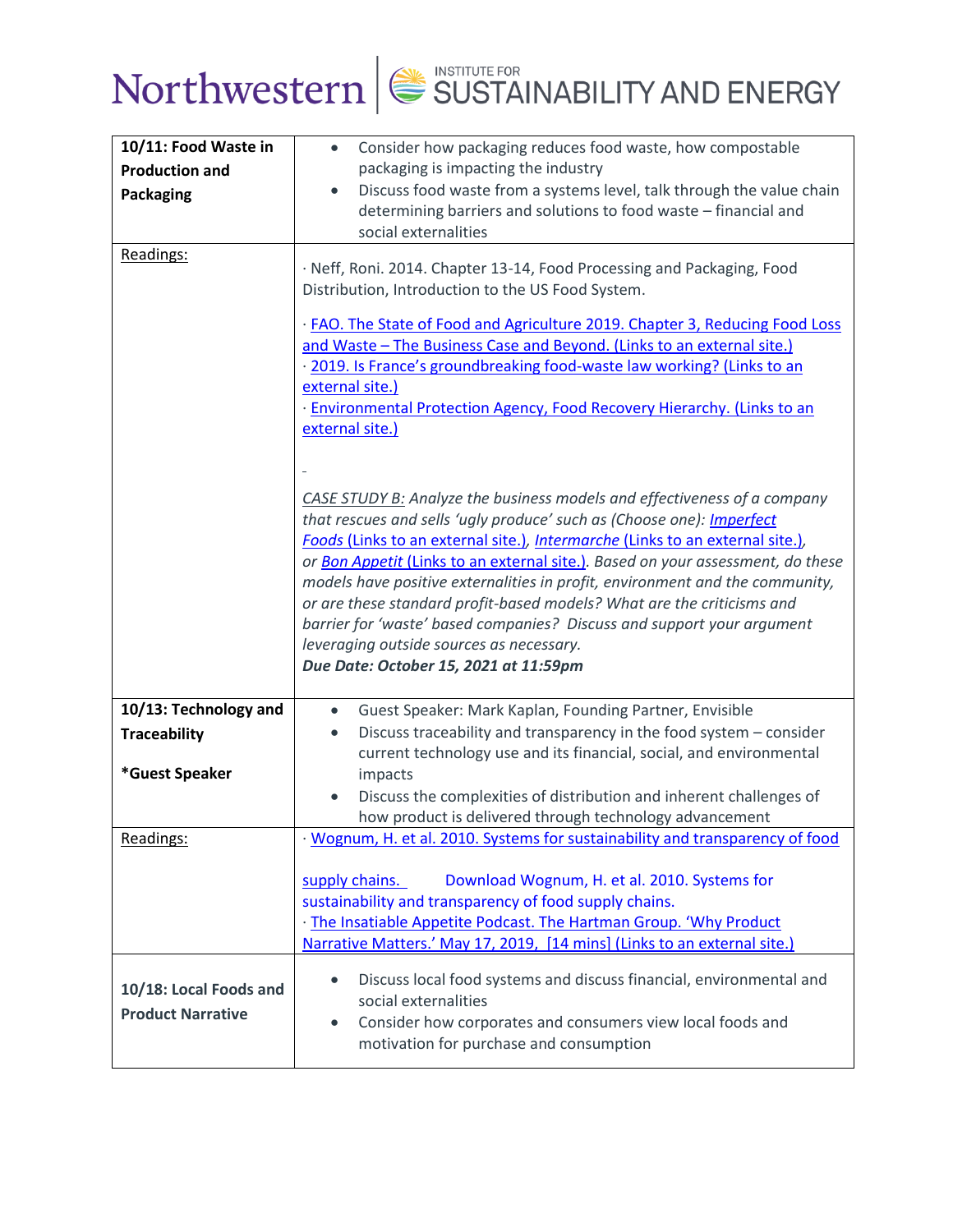

|                                               | · Born, B. and Purcell, M. 2006. Avoid the local trap: Scale and food systems<br>in planning research. Journal of Planning Education and Research, 26 p.195-                                                                                                                                                                                                                                                                                                                                                                               |  |  |
|-----------------------------------------------|--------------------------------------------------------------------------------------------------------------------------------------------------------------------------------------------------------------------------------------------------------------------------------------------------------------------------------------------------------------------------------------------------------------------------------------------------------------------------------------------------------------------------------------------|--|--|
|                                               | Download Born, B. and Purcell, M. 2006. Avoid the local trap: Scale<br>205<br>and food systems in planning research. Journal of Planning Education and<br>Research, 26 p.195-205                                                                                                                                                                                                                                                                                                                                                           |  |  |
|                                               | · Berry, W. 2001. The idea of a local economy. Orion Magazine<br>Download Berry, W. 2001. The idea of a local economy. Orion Magazine<br>· Grunert, K. et al. 2014. Sustainability Labels on Food Products. Food Policy                                                                                                                                                                                                                                                                                                                    |  |  |
|                                               | 44 p.177-189<br>Download Grunert, K. et al. 2014. Sustainability Labels on<br>Food Products. Food Policy 44 p.177-189                                                                                                                                                                                                                                                                                                                                                                                                                      |  |  |
| Readings:                                     | CASE STUDY C: Consider the meaning of 'local foods' and analyze the benefits<br>or disadvantages of local food systems versus 'industrial' food systems,<br>financially and environmentally. How do you define 'local'? Does technology,<br>transparency or traceability play a role? Is local important? Does it meet<br>consumer demands? Consider the University of Michigan (Links to an external<br>site.) case study. Discuss and support your argument with evidence from the<br>case study, and from outside sources if necessary. |  |  |
|                                               | Purchase: https://hbsp.harvard.edu/import/861941 (Links to an external<br>site.)                                                                                                                                                                                                                                                                                                                                                                                                                                                           |  |  |
|                                               | Due Date: October 22, 2021 at 11:59pm                                                                                                                                                                                                                                                                                                                                                                                                                                                                                                      |  |  |
|                                               | **Select case for final submission by first class of week. Inform the<br>instructor for feedback**                                                                                                                                                                                                                                                                                                                                                                                                                                         |  |  |
| 10/20: Impact Analysis<br>of Sustainable Food | Guest Speaker, Chris Adamo, VP, GA and Policy, Danone. (Links to an<br>$\bullet$<br>external site.)<br>Consider how the consumer or diner views sustainability on the plate<br>$\bullet$<br>or in the store - what are the underlying motivations to purchase<br>sustainable food; how does cost impact choice?<br>How does communication and greenwashing impact food companies<br>$\bullet$                                                                                                                                              |  |  |
| *Guest Speaker                                | and consumers - how 3 <sup>rd</sup> party certifications promote trust and<br>understanding                                                                                                                                                                                                                                                                                                                                                                                                                                                |  |  |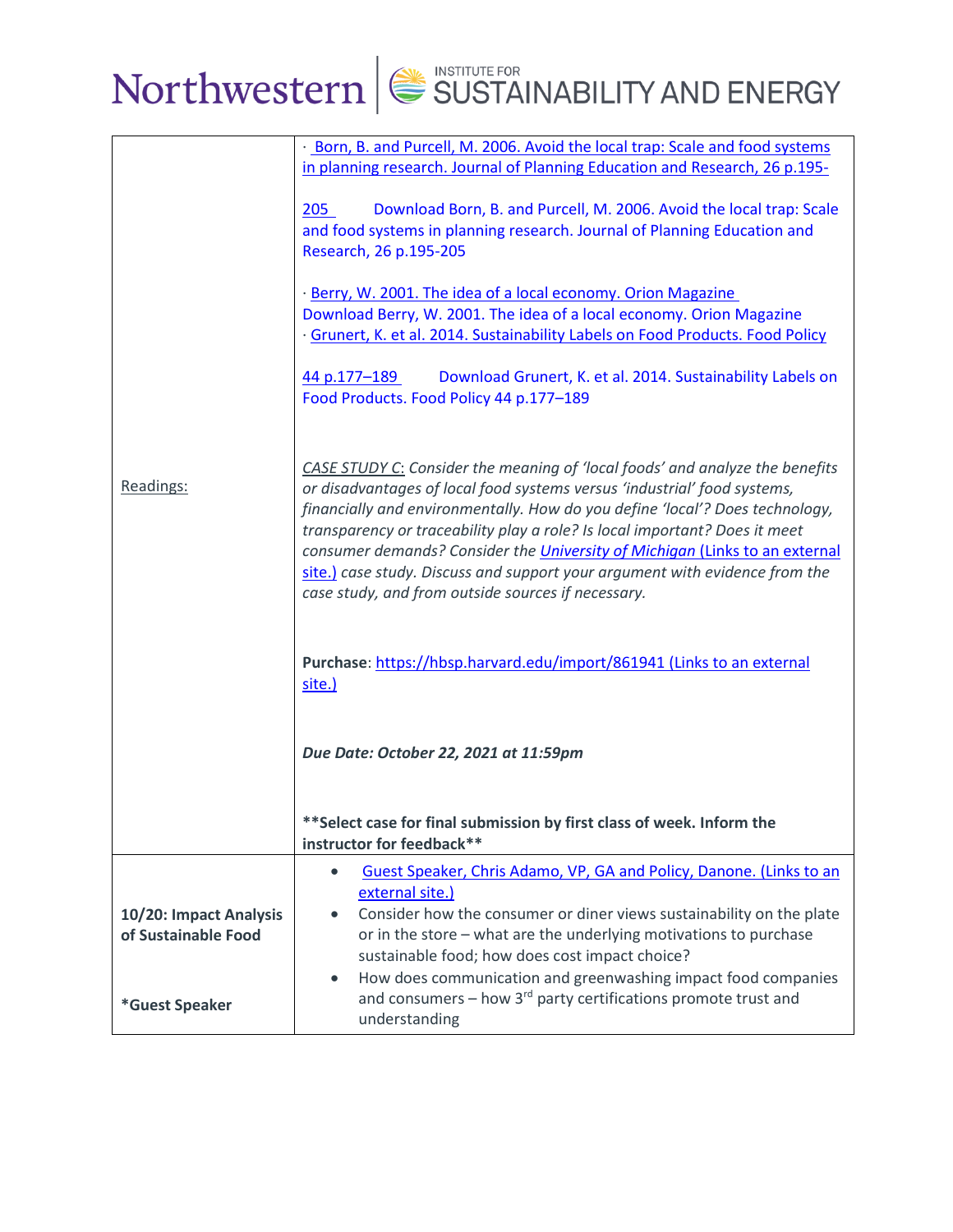## Northwestern  $\left|\frac{1}{2}\right|$  SUSTAINABILITY AND ENERGY

|                  | · Scarborough, P. et al. 2014. Dietary greenhouse gas emissions of meat-<br>eaters, fish-eaters, vegetarians and vegans in the UK. Climate Change 125,                                                                                                                                                                                                                                                                                                                 |
|------------------|------------------------------------------------------------------------------------------------------------------------------------------------------------------------------------------------------------------------------------------------------------------------------------------------------------------------------------------------------------------------------------------------------------------------------------------------------------------------|
| <b>Readings:</b> | Download Scarborough, P. et al. 2014. Dietary greenhouse<br>p.179-192<br>gas emissions of meat-eaters, fish-eaters, vegetarians and vegans in the UK.<br>Climate Change 125, p.179-192<br>· Sheffi, Y. 2018. Balancing Green: When to Embrace Sustainability in Business<br>(And When Not To). Tesco Carbon Trust case, p. 67-72<br>Download Sheffi,<br>Y. 2018. Balancing Green: When to Embrace Sustainability in Business (And                                      |
|                  | When Not To). Tesco Carbon Trust case, p. 67-72                                                                                                                                                                                                                                                                                                                                                                                                                        |
| 10/25:           | Impact analysis will be linked to incentives-this module will discuss<br>how incentives can be effectively used to promote change<br>How GHG assessment of environmental and financial impacts using<br>metrics such as GHG intensity.                                                                                                                                                                                                                                 |
|                  | · Blanco, Craig, Sheffi. A Supply Chain View of Product Carbon Footprints:                                                                                                                                                                                                                                                                                                                                                                                             |
|                  | Results from the Banana Supply Chain<br>Download Blanco, Craig, Sheffi. A<br>Supply Chain View of Product Carbon Footprints: Results from the Banana<br><b>Supply Chain</b><br>· Poor, J. and Nemecek, T. 2018. Reducing food's environmental impacts<br>through producers and consumers. Science 360, p.987-992<br><b>Download</b><br>Poor, J. and Nemecek, T. 2018. Reducing food's environmental impacts<br>through producers and consumers. Science 360, p.987-992 |
| <b>Readings</b>  | FINAL IN CLASS DISCUSSION: students will be asked to bring in examples of<br>products they've identified for discussion and tasting with the class. Have a<br>viewpoint on production, certifications, packaging, format and consumer<br>demand.<br>FINAL CASE STUDY DUE: Discuss product industry of choice.                                                                                                                                                          |
|                  |                                                                                                                                                                                                                                                                                                                                                                                                                                                                        |
|                  | Due Date: October 29, 2021, 11:59pm                                                                                                                                                                                                                                                                                                                                                                                                                                    |

### **Additional Optional Readings:**

- The United Nations' Intergovernmental Panel on Climate Change (IPCC). 2019. Special Report on Climate Change and Land.
- McKinsey & Co. 2020. Agriculture and Climate Change: Reducing Emissions through Improved Farming Practices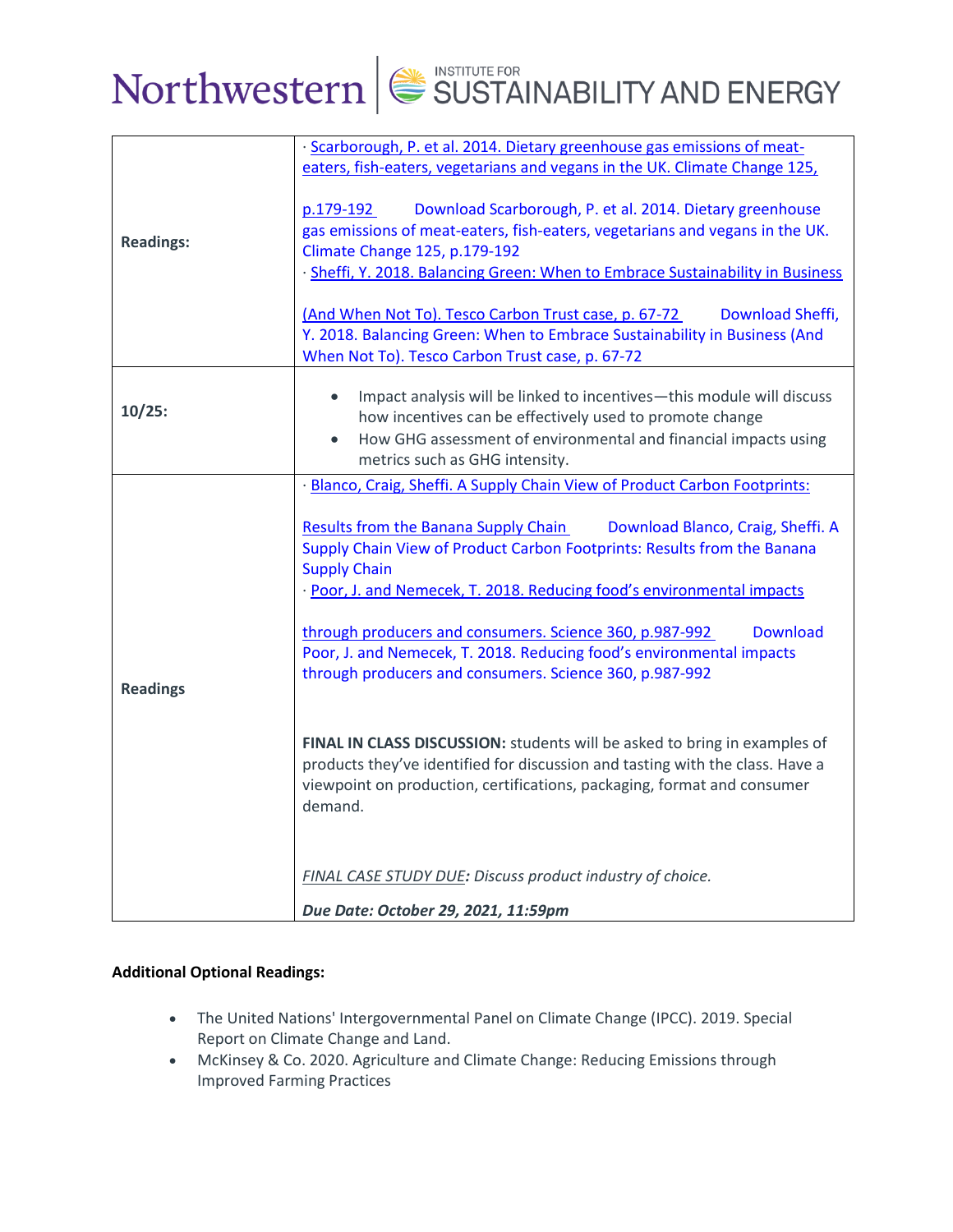- 2014. Building a Common Vision for Sustainable Food and Agriculture: Principles and Approaches.
- Hoey, L. and Sponseller, A. 2018. It's hard to be strategic when your hair is on fire. Agriculture & Human Values, 35(3), p.595-609
- Haley, J. 1996. The Legal Guide to the Bill Emerson Good Samaritan Food Donation Act Sections: Recovery (Paragraph 22) – Covered Items (Paragraph 61) LINK (Links to an [external](http://media.law.uark.edu/arklawnotes/2013/08/08/the-legal-guide-to-the-bill-emerson-good-samaritan-food-donation-act/) [site.\)](http://media.law.uark.edu/arklawnotes/2013/08/08/the-legal-guide-to-the-bill-emerson-good-samaritan-food-donation-act/)
- Schanes, K. 2018. Food waste matters A systematic review of household food waste practices and their policy implications. Journal of Cleaner Production 182 p. 978-991
- Jackson, L. et al. 2010. Biodiversity and Agricultural Sustainability: From Assessment to Adaptive Current Opinion in Environmental Sustainability 2 (1-2)
- Leach, Melissa, James Fairhead, and James Fraser. 2012. "Green Grabs and Biochar: Revaluing African Soils and Farming in the New Carbon Economy." Journal of Peasant Studies 39 (2)(April): 285–307
- S. Department of Agriculture, Know Your Farmers, Know Your Compass: The what and why of local and regional foods, p.5-16
- Carolan, Michael. 2006. Science, expertise, and the democratization of the decision-making process. Society & Natural Resources 19:7
- Dunn, Robert. 2017. Never Out of Season: How having the food we want when we want it threatens our food supply and our future
- Drinkwater, L. E. et al. 2008. Ecologically-based nutrient management. In: Agricultural Systems: Agroecology and Rural Innovation for Development.
- Magdoff, F. and H. van Es. 2000. Building Soils for Better Crops. SARE
- Wenonah Hauter. Organic food: The paradox. p.98-115 in Foodopoly
- [FTC Green Guidelines](https://www.ftc.gov/sites/default/files/documents/federal_register_notices/guides-use-environmental-marketing-claims-green-guides/greenguidesfrn.pdf) (Links to an external site.)

### **COVID-19 Classroom Expectations Statement**

Students, faculty, and staff must comply with University expectations regarding appropriate classroom behavior, including those outlined below and in the COVID-19 Code of Conduct. With respect to classroom procedures, this includes:

- Policies regarding masking and social distancing evolve as the public health situation changes. Students are responsible for understanding and complying with current masking, testing, Symptom Tracking, and social distancing requirements.
- In some classes, masking and/or social distancing may be required as a result of an Americans with Disabilities Act (ADA) accommodation for the instructor or a student in the class even when not generally required on campus. In such cases, the instructor will notify the class.
- No food is allowed inside classrooms. Drinks are permitted, but please keep your face covering on and use a straw.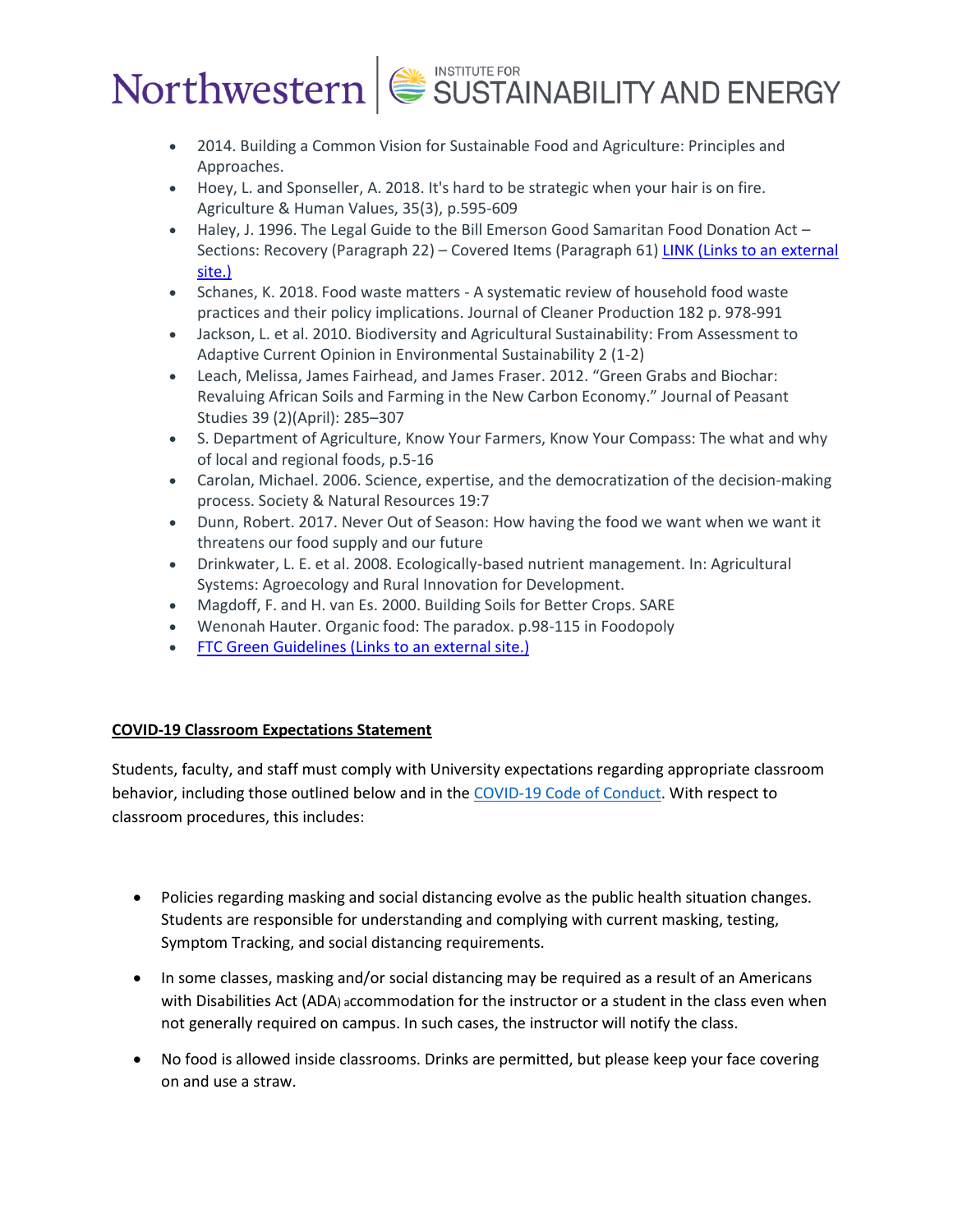## • Faculty may assign seats in some classes to help facilitate contact tracing in the event that a student tests positive for COVID-19. Students must sit in their assigned seats.

If a student fails to comply with the COVID-19 Code of Conduct or other University expectations related to COVID-19, the instructor may ask the student to leave the class. The instructor is asked to report the incident to the Office of Community Standards for additional follow-up.

### **Class Recording**

This class or portions of this class will be recorded by the instructor for educational purpose and available to the class during the quarter. Your instructor will communicate how you can access the recordings. Portions of the course that contain images, questions or commentary/discussion by students will be edited out of any recordings that are saved beyond the current term.

Unauthorized student recording of classroom or other academic activities (including advising sessions or office hours) is prohibited. Unauthorized recording is unethical and may also be a violation of University policy and state law. Students requesting the use of assistive technology as an accommodation should contact AccessibleNU. Unauthorized use of classroom recordings – including distributing or posting them – is also prohibited. Under the University's Copyright Policy, faculty own the copyright to instructional materials – including those resources created specifically for the purposes of instruction, such as syllabi, lectures and lecture notes, and presentations. Students cannot copy, reproduce, display, or distribute these materials. Students who engage in unauthorized recording, unauthorized use of a recording, or unauthorized distribution of instructional materials will be referred to the appropriate University office for follow-up.

### **Expectations for Class Participation**

Being prepared for class is about more than just showing up, it's also about making sure you've completed the readings, homework, etc. so that you are able to make thoughtful contributions during class. Sitting silently and/or being unprepared can damage your participation grade. When in a virtual class, we expect students to keep their camera and mute on as much as possible. When in the classroom, we expect students to keep their phones off and put away.

### **Academic Integrity**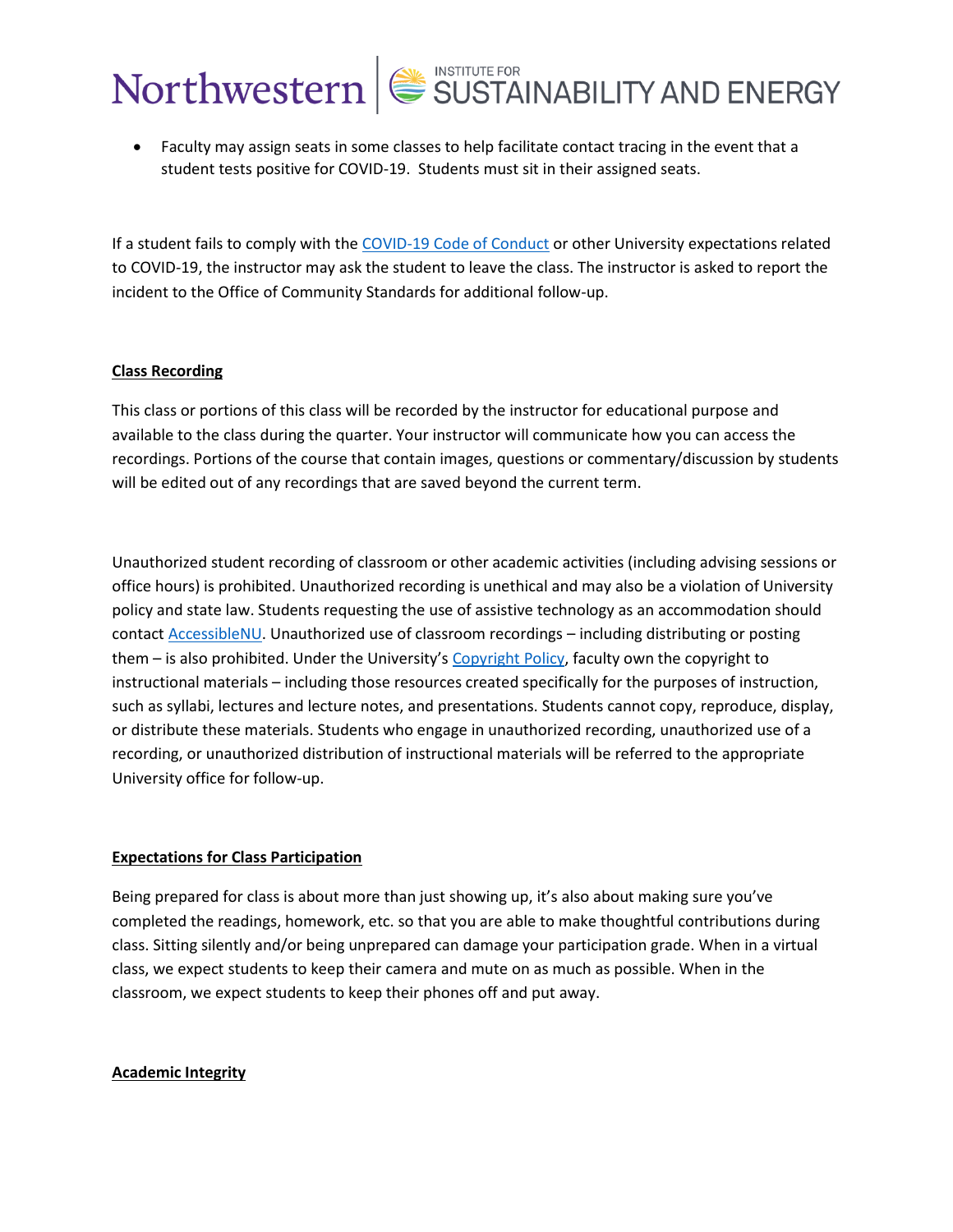Academic integrity is taken very seriously at Northwestern. Students are responsible for reading and understanding Northwestern's Academic Integrity policies. All suspected violations will be reported to the McCormick College of Engineering's Dean's Office. These include cheating, plagiarism, fabrication, unfair advantage, unauthorized collaboration, and aiding and abetting of academic dishonesty. Students found in violation of academic integrity may receive a zero on the assignment or a failing grade for the course and may be suspended or permanently expelled from the University. See Academic Integrity: A Basic Guide for more information.

### **The Writing Place**

When working on writing assignments for this class, I encourage you to visit the Writing Place, Northwestern's peer writing center. You will work with juniors and seniors who have been trained to provide you feedback and assistance on any type of writing at any stage in the writing process. They will not edit your work. Rather, they will work with you to brainstorm ideas, organize or outline an essay, clarify your argument, document your sources correctly, or refine grammar and style.

### **Accessibility Statement**

Northwestern University is committed to providing the most accessible learning environment as possible for students with disabilities. Should you anticipate or experience disability-related barriers in the academic setting, please contact AccessibleNU to move forward with the university's established accommodation process (e: accessiblenu@northwestern.edu; p: 847-467-5530). If you already have established accommodations with AccessibleNU, please let me know as soon as possible, preferably within the first two weeks of the term, so we can work together to implement your disability accommodations. Disability information, including academic accommodations, is confidential under the Family Educational Rights and Privacy Act.

### **Illness and Medical Leave of Absence**

Review the University's policy on missing academic work due to illness. Your instructor cannot waive an assignment missed due to illness unless the illness can be verified (e.g., by University Health Services or other licensed health professionals).

### **Discrimination and Sexual Harassment**

Northwestern's Policies on Discrimination, Harassment, and Sexual Harassment apply to all members of the University community, including students, staff, faculty, and third parties. Any student, staff, faculty